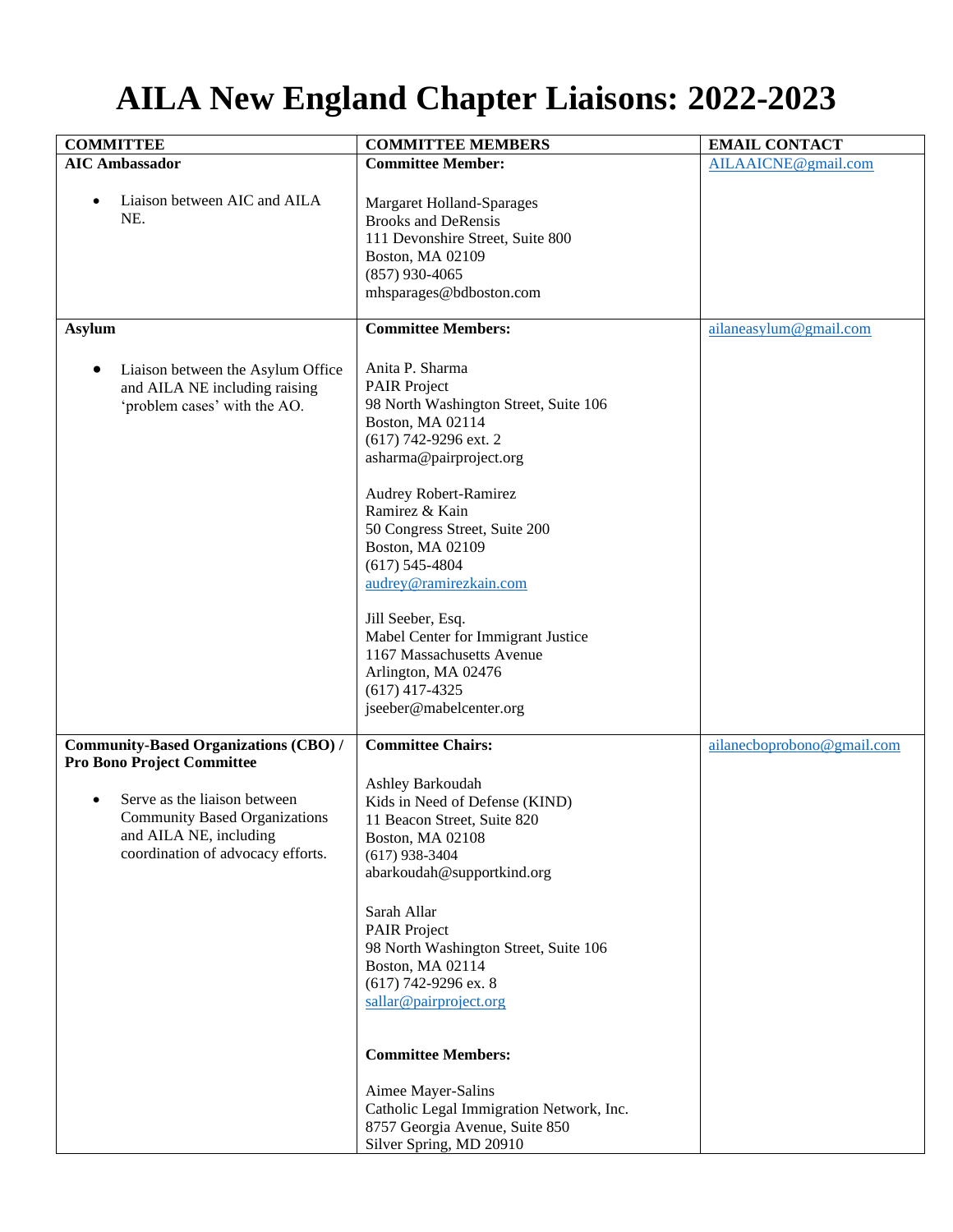|                                                                                                                                                                                                                                                                           | $(617)$ 942-1261<br>amayersalins@cliniclegal.org<br>Madeline Choi Cronin, Esq.<br>Iandoli Desai & Cronin P.C.<br>38 Third Avenue, Suite 100<br>Boston, MA 02129<br>$(617)$ 482-1010 ex. 7014<br>cronin@iandoli.com<br>Laura Wagner<br>Rian Immigrant Center<br>One State Street, 8th floor<br>Boston, MA 02109<br>(617) 542-7654 ex. 59<br>Lwagner@riancenter.org<br>Aly Madan<br><b>Greater Boston Legal Services</b><br>197 Friend Street<br>Boston, MA 02114<br>617-371-1234<br>Alysiamadan@gmail.com                                                                                                                                                                                                                                  |                                   |
|---------------------------------------------------------------------------------------------------------------------------------------------------------------------------------------------------------------------------------------------------------------------------|-------------------------------------------------------------------------------------------------------------------------------------------------------------------------------------------------------------------------------------------------------------------------------------------------------------------------------------------------------------------------------------------------------------------------------------------------------------------------------------------------------------------------------------------------------------------------------------------------------------------------------------------------------------------------------------------------------------------------------------------|-----------------------------------|
| <b>Congressional Relations - Local Efforts</b><br>and National Day of Action<br>Help plan and execute the annual<br>$\bullet$<br>Congressional Breakfast and<br>National Day of Action, and<br>build/maintain relationships with<br>New England Congressional<br>offices. | <b>Committee Co-Chairs:</b><br>Robin Nice (Chair Elect)<br>McHaffey & Nice, LLC<br>176 Federal Street, Suite 502<br>Boston, MA 02110<br>(617) 482-4900 ext. 2080<br>robin@mchaffeylaw.com<br>Miki Matrician (Vice Chair)<br>WR Immigration<br>100 High Street, Suite 1300<br>Boston, MA 02110<br>$(617)$ 748-5187<br>mmatrician@wolfsdorf.com<br><b>National Day of Action Lead:</b><br>Maria L. Santos (NDA liaison)<br>Alphen & Santos, PC<br>200 Littleton Road<br>Westford, MA 01886<br>$(978) 692 - 3107$<br>msantos@alphensantos.com<br><b>Massachusetts Committee Members:</b><br>Mahsa Khanbabai<br>Khanbabai Immigration Law<br>115 Main Street, Suite 1B<br>N. Easton, MA 02356<br>mahsa@mk-immigration.com<br>$(508)$ 297-2065 | AILANECongressional@gmail.<br>com |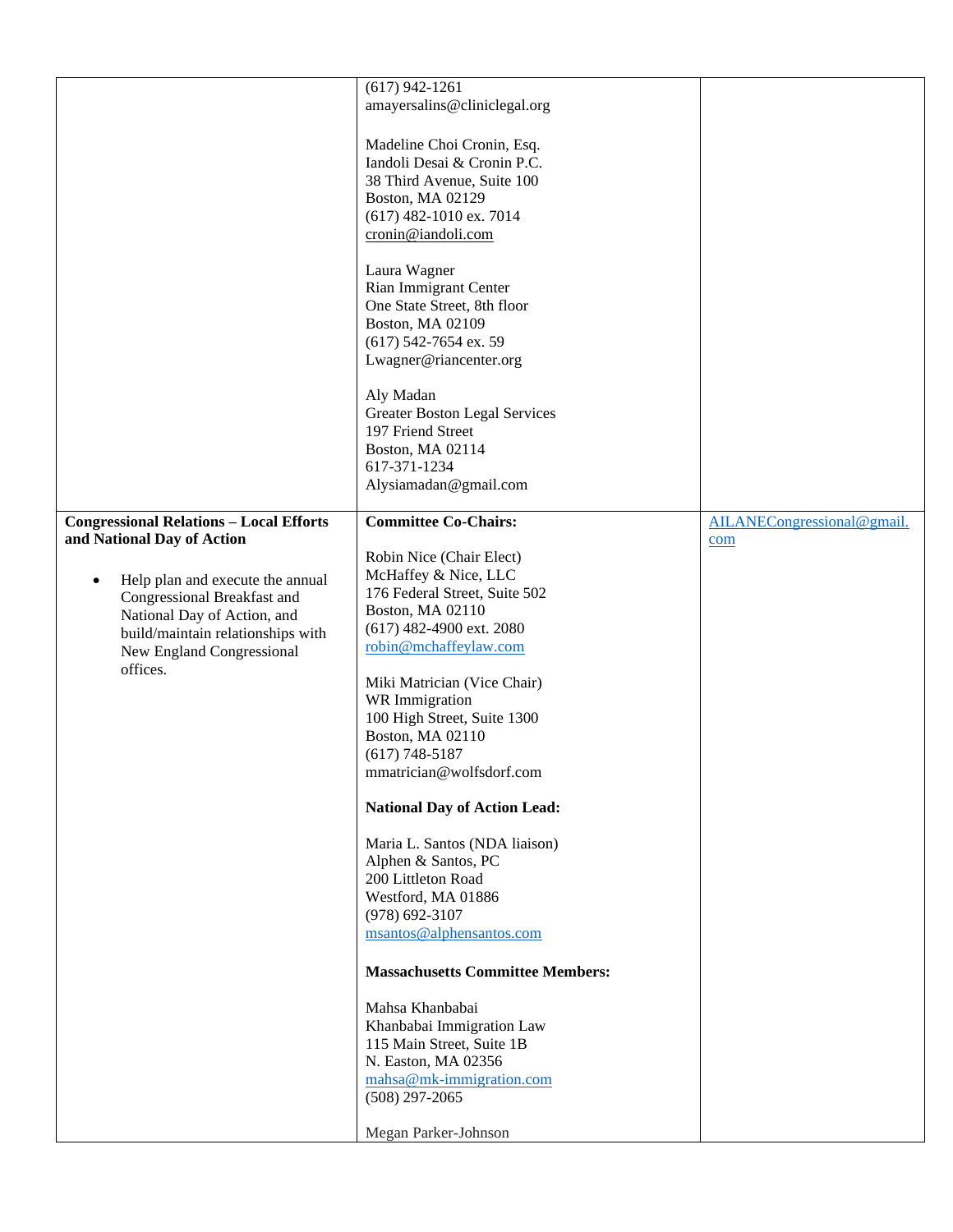| Iandoli Desai & Cronin P.C.             |  |
|-----------------------------------------|--|
| 38 3rd Avenue, Suite 100                |  |
|                                         |  |
| Boston, MA 02129                        |  |
| megan@iandoli.com                       |  |
|                                         |  |
| (617) 482-1010 ext. 7022                |  |
|                                         |  |
|                                         |  |
| <b>Maine Committee Members:</b>         |  |
|                                         |  |
|                                         |  |
| Beth Stickney, Esq.                     |  |
| Maine Business Immigration Coalition    |  |
|                                         |  |
| 17 Lynden Street                        |  |
| Portland, Maine, 04103                  |  |
|                                         |  |
| $(207)$ 200-6725                        |  |
| bstickney@mainebic.org                  |  |
|                                         |  |
|                                         |  |
| Lisa Parisio                            |  |
|                                         |  |
| Immigrant Legal Advocacy Project        |  |
| 489 Congress Street, Third Floor        |  |
|                                         |  |
| PO Box 17917                            |  |
| Portland, ME 04112                      |  |
|                                         |  |
| $(207) 780 - 1593$                      |  |
| lparisio@ilapmaine.org                  |  |
|                                         |  |
|                                         |  |
|                                         |  |
|                                         |  |
| <b>Rhode Island Committee Member:</b>   |  |
|                                         |  |
|                                         |  |
| Layne C. Savage-Hopkins,                |  |
| Law Office of Layne C. Savage           |  |
|                                         |  |
| 128 Dorrance Street, 6th Floor          |  |
| Providence, RI 02903                    |  |
|                                         |  |
|                                         |  |
| $(401)$ 273-4990                        |  |
|                                         |  |
| attysavage@gmail.com                    |  |
|                                         |  |
|                                         |  |
|                                         |  |
| <b>New Hampshire Committee Member:</b>  |  |
|                                         |  |
|                                         |  |
| Susan C. Ellison                        |  |
| Office of Visa and Immigration Services |  |
|                                         |  |
| Dartmouth College                       |  |
|                                         |  |
| 63 South Main Street, Suite 303         |  |
| Hanover, NH 03755                       |  |
| $(603) 646 - 3474$                      |  |
|                                         |  |
| Susan.C.Ellison@dartmouth.edu           |  |
|                                         |  |
|                                         |  |
|                                         |  |
| <b>Vermont Committee Member:</b>        |  |
|                                         |  |
|                                         |  |
| Sidney Collier, Esq.                    |  |
| Law Office of Sidney Collier, PLC       |  |
|                                         |  |
| 27 Main Street, Suite 12                |  |
| Montpelier, VT 05602                    |  |
|                                         |  |
| $(802)$ 522-9901                        |  |
| scollier@collierimmigration.com         |  |
|                                         |  |
|                                         |  |
| Becky Fu von Trapp                      |  |
|                                         |  |
| Dinse, Knapp & McAndrew, P.C.           |  |
| 209 Battery Street                      |  |
|                                         |  |
| Burlington, VT 05401                    |  |
| 802-859-7016                            |  |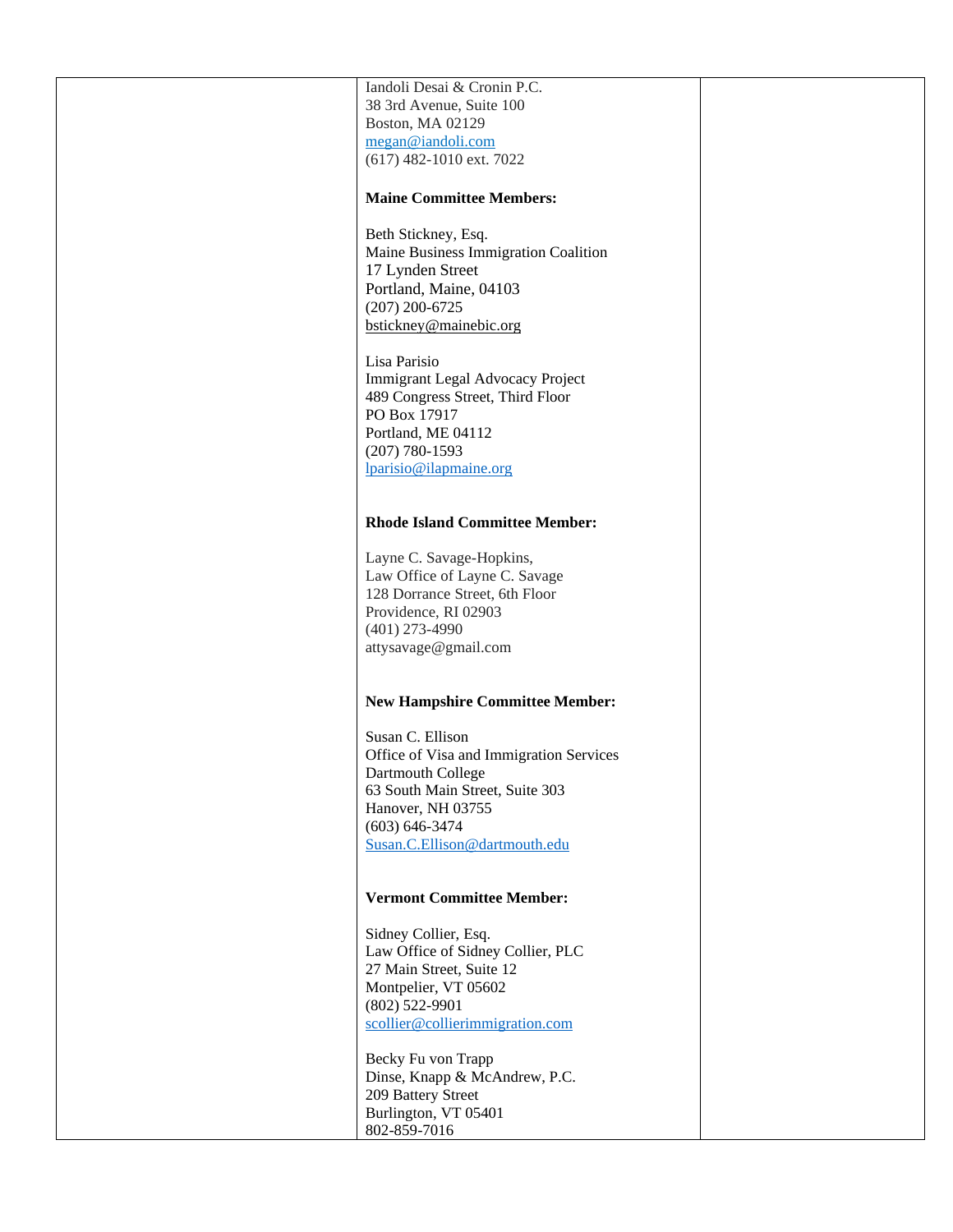|                                                                | bfuvontrapp@dinse.com                                          |                        |
|----------------------------------------------------------------|----------------------------------------------------------------|------------------------|
|                                                                |                                                                |                        |
|                                                                | <b>Committee Chair:</b>                                        |                        |
| <b>Customs and Border Protection / Logan</b><br><b>Airport</b> |                                                                | AILANeCBPAir@gmail.com |
|                                                                | Stefanie Fisher                                                |                        |
| Liaise with CBP at Logan and<br>$\bullet$                      | Araujo & Fisher                                                |                        |
| address problems/issues as                                     | 75 Federal Street, Suite 620                                   |                        |
| necessary.                                                     | Boston, MA 02110                                               |                        |
|                                                                | $(617)$ 716-6400                                               |                        |
|                                                                | Stefanie@araujofisher.com                                      |                        |
|                                                                |                                                                |                        |
|                                                                |                                                                |                        |
|                                                                | <b>Committee Members:</b>                                      |                        |
|                                                                | Eric Lockwood                                                  |                        |
|                                                                | Clark Lau, LLC                                                 |                        |
|                                                                | 155 Federal Street, Suite 400                                  |                        |
|                                                                | Boston, MA 02110                                               |                        |
|                                                                | $(617)$ 299-4218                                               |                        |
|                                                                | ELockwood@clarklau.com                                         |                        |
|                                                                | <b>Emmanuel Gonzalez</b>                                       |                        |
|                                                                | Gonzalez Legal, P.C.                                           |                        |
|                                                                | 152 Lynnway, Suite 2C                                          |                        |
|                                                                | Lynn, MA 01902                                                 |                        |
|                                                                | $(781)$ 346-4874                                               |                        |
|                                                                | gonzalez.esq@outlook.com                                       |                        |
|                                                                | <b>Emeritus Position</b>                                       |                        |
|                                                                | Brian O'Neill, Sr.                                             |                        |
|                                                                | Law Offices of Brian T. O'Neill                                |                        |
|                                                                | 33 Union Street, 3rd Floor                                     |                        |
|                                                                | Boston, MA 02108                                               |                        |
|                                                                | $(617)$ 722-4000 ext. 106                                      |                        |
|                                                                | btoneill@btolaw.com                                            |                        |
|                                                                |                                                                |                        |
|                                                                | <b>Emeritus Position</b>                                       |                        |
|                                                                | Punam S. Rogers<br>Constangy, Brooks, Smith, and Prophete, LLP |                        |
|                                                                | 535 Boylston Street, Suite 902                                 |                        |
|                                                                | Boston, MA 02116                                               |                        |
|                                                                | $(617) 849 - 7880$                                             |                        |
|                                                                | progers@constangy.com                                          |                        |
|                                                                |                                                                |                        |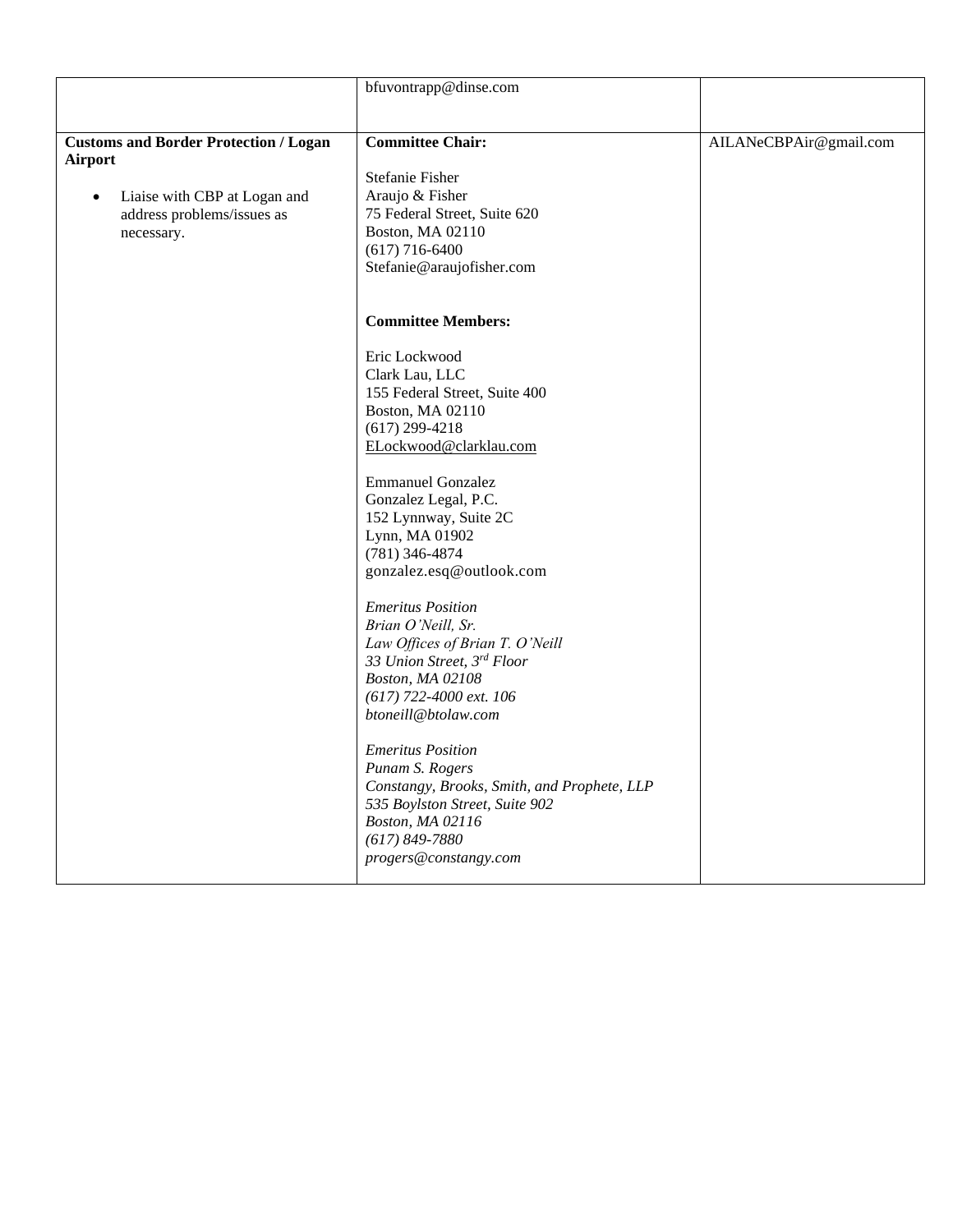| <b>Adeline Simenon</b><br>Paul Frank and Collins, PC<br>One Church Street<br>Burlington, VT 05402<br>$(802) 658 - 2311$<br>ASimenon@pfclaw.com<br>Leslie Holman<br>Holman Immigration Law<br>One Lawson Lane, Suite 330<br>Burlington, VT 05401<br>$(802) 860 - 3333$<br>Iholman@holmanimmigration.com                                                                                                                              |                                                                               |
|-------------------------------------------------------------------------------------------------------------------------------------------------------------------------------------------------------------------------------------------------------------------------------------------------------------------------------------------------------------------------------------------------------------------------------------|-------------------------------------------------------------------------------|
|                                                                                                                                                                                                                                                                                                                                                                                                                                     | AILANECanCons@gmail.com                                                       |
| Ellen S. Kief<br>Kief Law<br>U.S. Immigration Law Group<br>250 Howe Street<br>Vancouver, BC V6C 3R8<br>$(604)$ 368-7972<br>ekief@kiefLaw.com                                                                                                                                                                                                                                                                                        |                                                                               |
| <b>Committee Chair:</b>                                                                                                                                                                                                                                                                                                                                                                                                             | aila.newengland.dei@gmail.com                                                 |
| Ogor Winnie Okoye<br><b>BOS Legal, LLC</b><br>20 Central Avenue, Suite 513<br>Lynn, MA 01901<br>$(781) 596 - 0151$<br>Owo@boslegals.com<br><b>Committee Members:</b><br>Punam S. Rogers<br>Constangy, Brooks, Smith, and Prophete, LLP<br>535 Boylston Street, Suite 902<br>Boston, MA 02116<br>$(617) 849 - 7880$<br>progers@constangy.com<br>Stephanie McComber<br>Goss Associates, LLC<br>456 Hanover Street<br>Boston, MA 02113 |                                                                               |
|                                                                                                                                                                                                                                                                                                                                                                                                                                     | <b>Committee Member:</b><br>$(617)$ 357-9300<br>Stephanie@gossimmigration.com |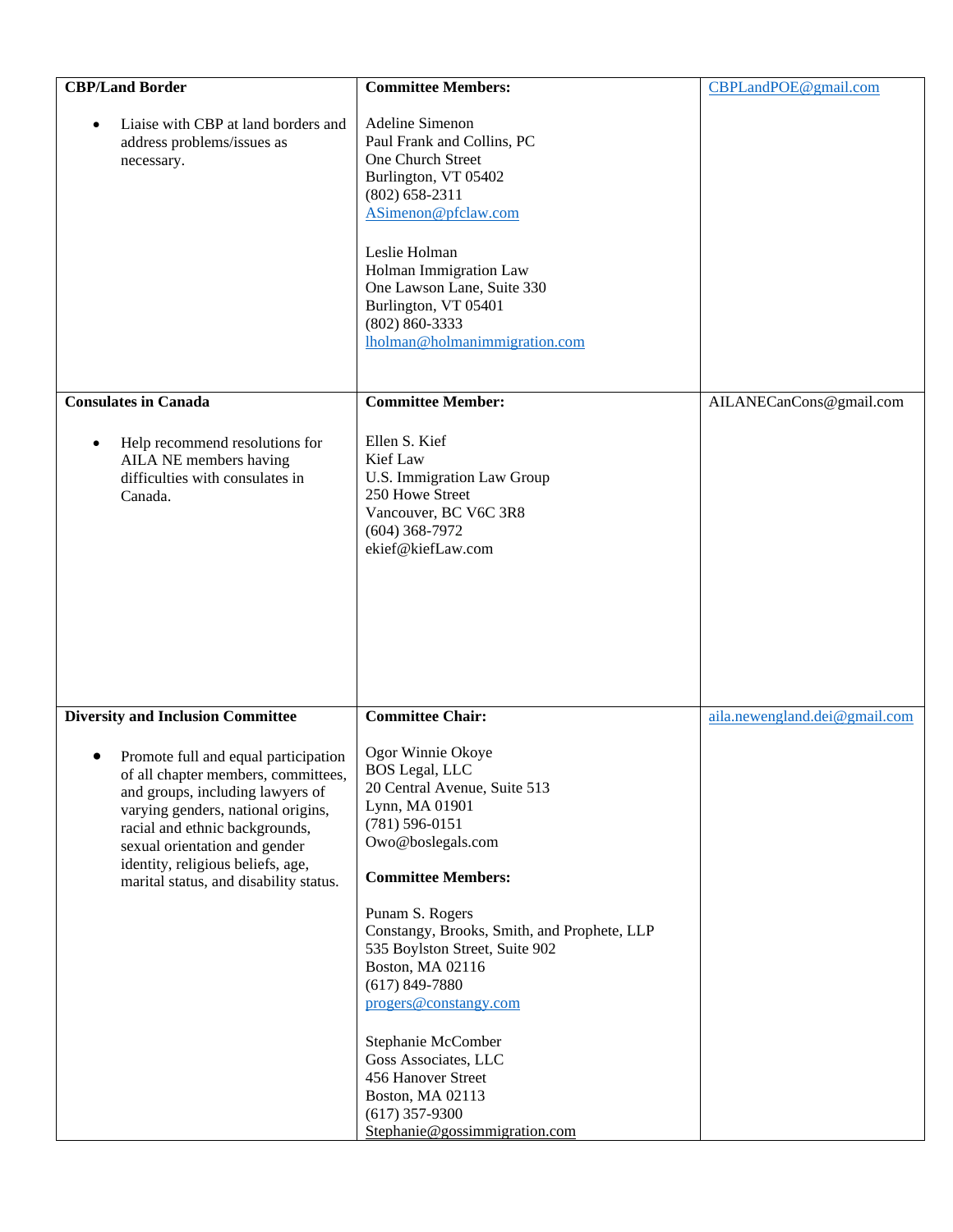|                                                                                                                                                                | Ghenwa Hakim<br><b>RSST Law Group</b><br>50 Congress Street, Suite 200<br>Boston, MA 02109<br>$(617) 542 - 5111$<br>ghakim@rsstlawgroup.com<br>Cynthia P. Cano-Dreyer<br><b>RSST Law Group</b><br>50 Congress Street, Suite 200<br>Boston, MA 02109<br>$(857)$ 268-4136<br>ccano-dreyer@rsstlawgroup.com                                                                                                                                                                                                 |                                                |
|----------------------------------------------------------------------------------------------------------------------------------------------------------------|----------------------------------------------------------------------------------------------------------------------------------------------------------------------------------------------------------------------------------------------------------------------------------------------------------------------------------------------------------------------------------------------------------------------------------------------------------------------------------------------------------|------------------------------------------------|
| <b>EOIR</b><br>Report news and updates to<br>٠<br>Executive Board and to the Chapter<br>quarterly and as requested and assist<br>members with 'problem cases.' | <b>Committee Chair:</b><br>Julio Cortes del Olmo<br>Del Olmo Law, PC<br>251 Harvard Street, Suite 4<br>Brookline, MA 02446<br>$(617)$ 391-0110<br>julio@delolmolaw.com<br><b>Committee Members:</b><br>Luciano Park<br><b>Brooks Law</b><br>490 Union Ave, 2nd<br>Framingham, MA 01702<br>$(617)$ 245-8090<br>Luciano@centurionlegalgroup.com<br>Ashley Barkoudah<br>Kids in Need of Defense (KIND)<br>11 Beacon Street, Suite 820<br>Boston, MA 02108<br>$(617)$ 938-3404<br>abarkoudah@supportkind.org | EOIRproblemcases@gmail.com                     |
| <b>Enforcement and Removal Operations</b><br>(ICE)<br>Handle member problems as needed<br>$\bullet$<br>and build/maintain AILA's<br>relationship with ICE.     | <b>Committee Members:</b><br>Kira Gagarin<br>Gagarin Law<br>150 Speen Street, Suite 201<br>Framingham, MA 01701<br>$(508)$ 455-4241<br>kira@gagarinlaw.com<br>Jeannie Kain<br>Ramirez & Kain, LLC<br>50 Congress Street, Suite 200<br>Boston, MA 02109<br>$(617) 545 - 4804$<br>Jeannie@ramirezkain.com                                                                                                                                                                                                  | kira@gagarinlaw.com<br>Jeannie@ramirezkain.com |
| <b>Essay Contest</b>                                                                                                                                           | <b>Committee Members:</b><br><b>Ashley Cruz</b>                                                                                                                                                                                                                                                                                                                                                                                                                                                          | celebrateamerica.aicailane@gma<br>il.com       |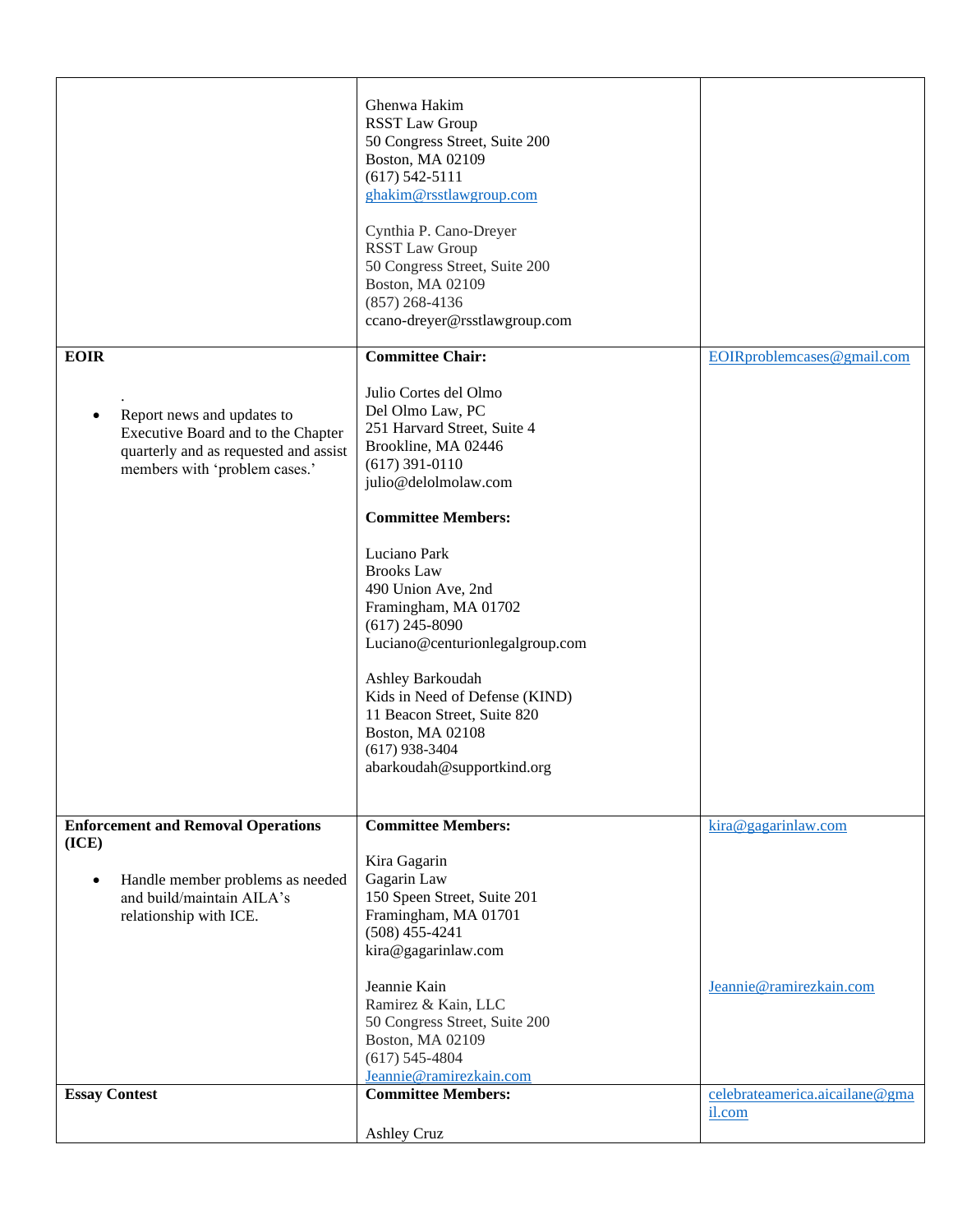| Promote and coordinate local Essay<br>$\bullet$<br>Contest in conjunction with AILA<br>National Essay Contest and<br>coordinate event(s), including event<br>with USCIS to have winning essays<br>read and awards presented.                                                        | Ramineni Law<br>800 West Cummings Park, Suite 2750<br>Woburn, MA 01801<br>$(617) 580 - 3030$<br>AshleyC@raminenilaw.com<br>Petronila Veras-Rizwan<br>Gomez & Palumbo, LLC<br>84 East Haverhill Street<br>Lawrence, MA 01841<br>$(978) 683 - 1460$<br>Petra@gomezpalumbolaw.com                                                                                                                                                                      |                           |
|-------------------------------------------------------------------------------------------------------------------------------------------------------------------------------------------------------------------------------------------------------------------------------------|-----------------------------------------------------------------------------------------------------------------------------------------------------------------------------------------------------------------------------------------------------------------------------------------------------------------------------------------------------------------------------------------------------------------------------------------------------|---------------------------|
| <b>Ethics and UPIL</b>                                                                                                                                                                                                                                                              | <b>Committee Members:</b>                                                                                                                                                                                                                                                                                                                                                                                                                           | UPILCommitteeAILANE@gmai  |
| Work with USCIS, AG's Office,<br>$\bullet$<br>and relevant government agencies<br>in combating UPIL by arranging at<br>least one meeting with USCIS and<br>the AG's office to identify issues or<br>concerns they and members have<br>and address how we can best work<br>together. | Hannah B. Kubica<br>McHaffey & Nice, LLC<br>176 Federal Street, Suite 502<br>Boston, MA 02110<br>$(617)$ 702-8920<br>Hannah@McHaffeyLaw.com<br>Zoila M. Gomez<br>Gomez & Palumbo, LLC<br>84 East Haverhill Street<br>Lawrence, MA 01841<br>$(978) 683 - 1460$<br>zoila@gomezpalumbolaw.com<br>Sara Mailander<br>Fragomen, Del Rey, Bernsen & Loewy, LLP<br>100 High St, 3rd Floor<br>Boston MA 02110<br>$(857)$ 305-4435<br>smailander@fragomen.com | 1.com                     |
| <b>Events/Meeting Coordinator</b>                                                                                                                                                                                                                                                   | <b>Committee Member:</b>                                                                                                                                                                                                                                                                                                                                                                                                                            | eventsailane@gmail.com    |
| Coordinate logistics for monthly<br>$\bullet$<br>meetings and any special meetings<br>or events, including name tags, and<br>refreshments (when meetings occur<br>in person).                                                                                                       | Jamie L. Martin<br><b>WR</b> Immigration<br>100 High Street, Suite 1300<br>Boston, MA 02110<br>$(617) 748 - 5173$<br>JMartin@wolfsdorf.com                                                                                                                                                                                                                                                                                                          |                           |
| <b>Finance Committee</b>                                                                                                                                                                                                                                                            | <b>Committee Chair:</b>                                                                                                                                                                                                                                                                                                                                                                                                                             | TreasurerAILANE@gmail.com |
| Review Chapter's financial affairs<br>$\bullet$<br>and budget and make<br>recommendations to the Executive<br>Board regarding the yearly<br>donations, scholarship amounts and<br>other financial matters.                                                                          | Ellen Sullivan<br>(AILA NE Treasurer)<br>Cambridge Immigration Law, P.C.<br>111 Rice Street<br>Cambridge, MA 02140<br>$(617)$ 714-4375<br>ellen@cambridgeimmigrationlaw.com<br><b>Committee Members:</b>                                                                                                                                                                                                                                            |                           |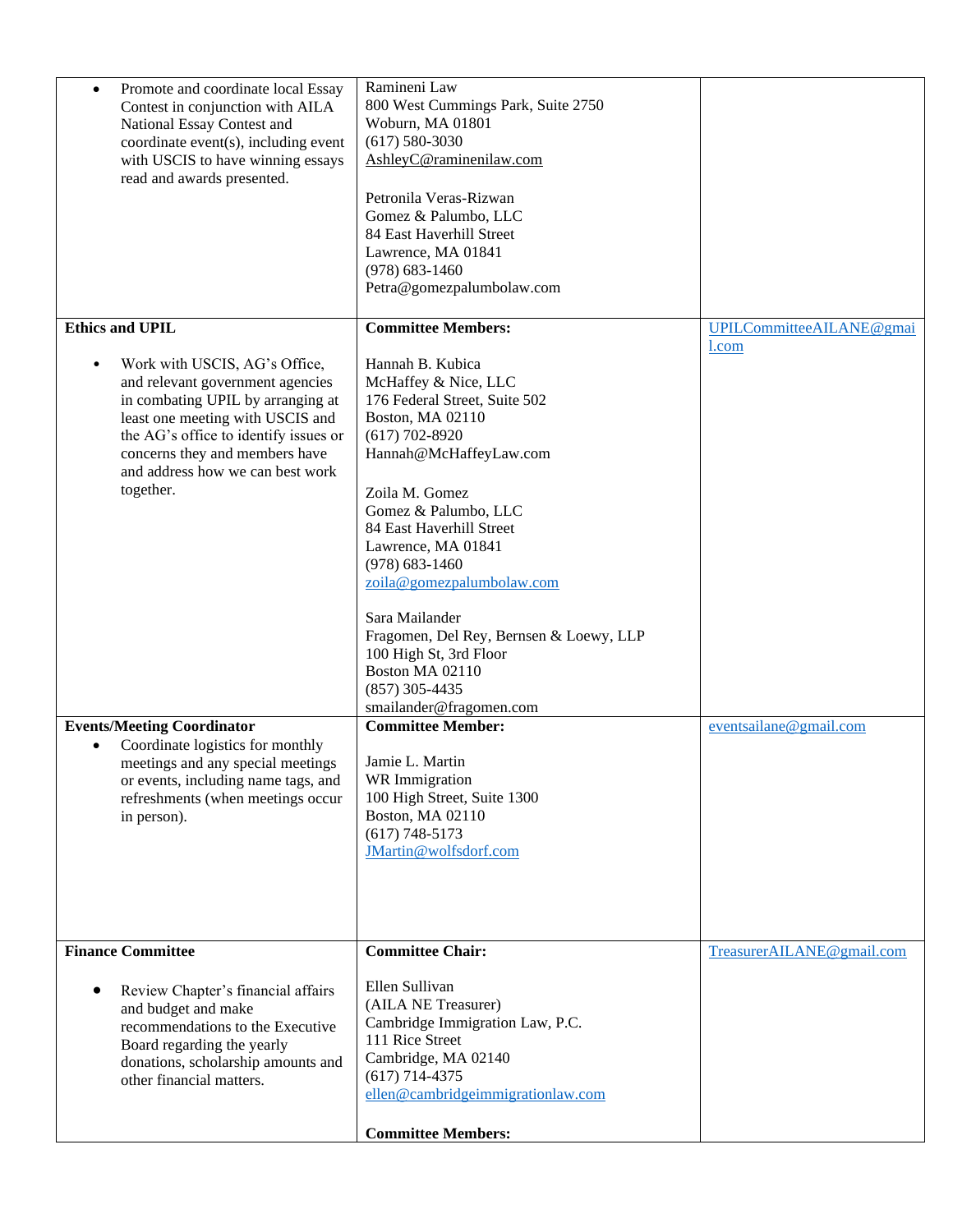|                                                                                                                                                                                               | Anthony Drago, Jr., Esq.<br>Anthony Drago, Jr., P.C.<br>88 Broad Street, 5th Floor<br>Boston, MA 02110<br>$(617)$ 357-0400<br>Anthony@adragopc.com<br><b>AILA NE Conference Representative/Observer:</b><br><b>Edward White</b><br>Law Offices of Edward R. White, PC<br>6 Beacon Street, Suite 900<br>Boston, MA 02108<br>$(617)$ 227-2915<br>EdWhite@immigrationed.com                                                                           |                                       |
|-----------------------------------------------------------------------------------------------------------------------------------------------------------------------------------------------|----------------------------------------------------------------------------------------------------------------------------------------------------------------------------------------------------------------------------------------------------------------------------------------------------------------------------------------------------------------------------------------------------------------------------------------------------|---------------------------------------|
| <b>Law Student Members Liaison</b><br>Answer inquiries (such as those<br>$\bullet$<br>regarding internship opportunities)<br>from AILA student members.                                       | <b>Committee Members:</b><br>Michelle Shepard, Esq.<br>Ramineni & Shepard, LLC<br>800 W. Cummings Park, Suite 2750                                                                                                                                                                                                                                                                                                                                 | ailanelawstudent@gmail.com            |
| Meet with immigration classes at<br>$\bullet$<br>New England area law schools to<br>disseminate information about<br>AILA student membership.                                                 | Woburn, MA 01801<br>$(617) 500 - 9983$<br>mshepard@raminenilaw.com<br>Samia Chandraker                                                                                                                                                                                                                                                                                                                                                             |                                       |
| Report back to Chapter about the<br>$\bullet$<br>results of outreach.                                                                                                                         | Law Office of Chandraker & Shaw<br>745 High Street, Suite 215<br>Westwood, MA 02090<br>$(781)$ 461-1500<br>samia@samialaw.com                                                                                                                                                                                                                                                                                                                      |                                       |
| <b>Litigation Committee</b>                                                                                                                                                                   | <b>Committee Members:</b>                                                                                                                                                                                                                                                                                                                                                                                                                          | AILANELitigationLiaison@gma<br>il.com |
| Prepare written summaries/reports<br>$\bullet$<br>on decisions from EOIR, District<br>Courts, BIA, and the First Circuit<br>related to immigration, to be shared<br>quarterly to the Chapter. | Kathleen M. Gillespie<br>6 White Pine Lane<br>Lexington, MA 02421<br>$(339)$ 970-9283<br>Kathleen.m.gillespie@outlook.com<br><b>Heather Yountz</b><br>Massachusetts Law Reform Institute<br>40 Court Street, Suite 800<br>Boston, MA 02108<br>$(617)$ 357-0700<br>hyountz@mlri.org<br>Melanie Shapiro<br>Law Office of Melanie Shapiro, LLC.<br>60 Guild Street, Suite 2<br>Norwood, MA 02062<br>$(781)$ 461-0100<br>melanie@melanieshapiroesq.com |                                       |
|                                                                                                                                                                                               | SangYeob Kim<br>$ACLU-NH$<br>18 Low Avenue<br>Concord, NH 03301                                                                                                                                                                                                                                                                                                                                                                                    |                                       |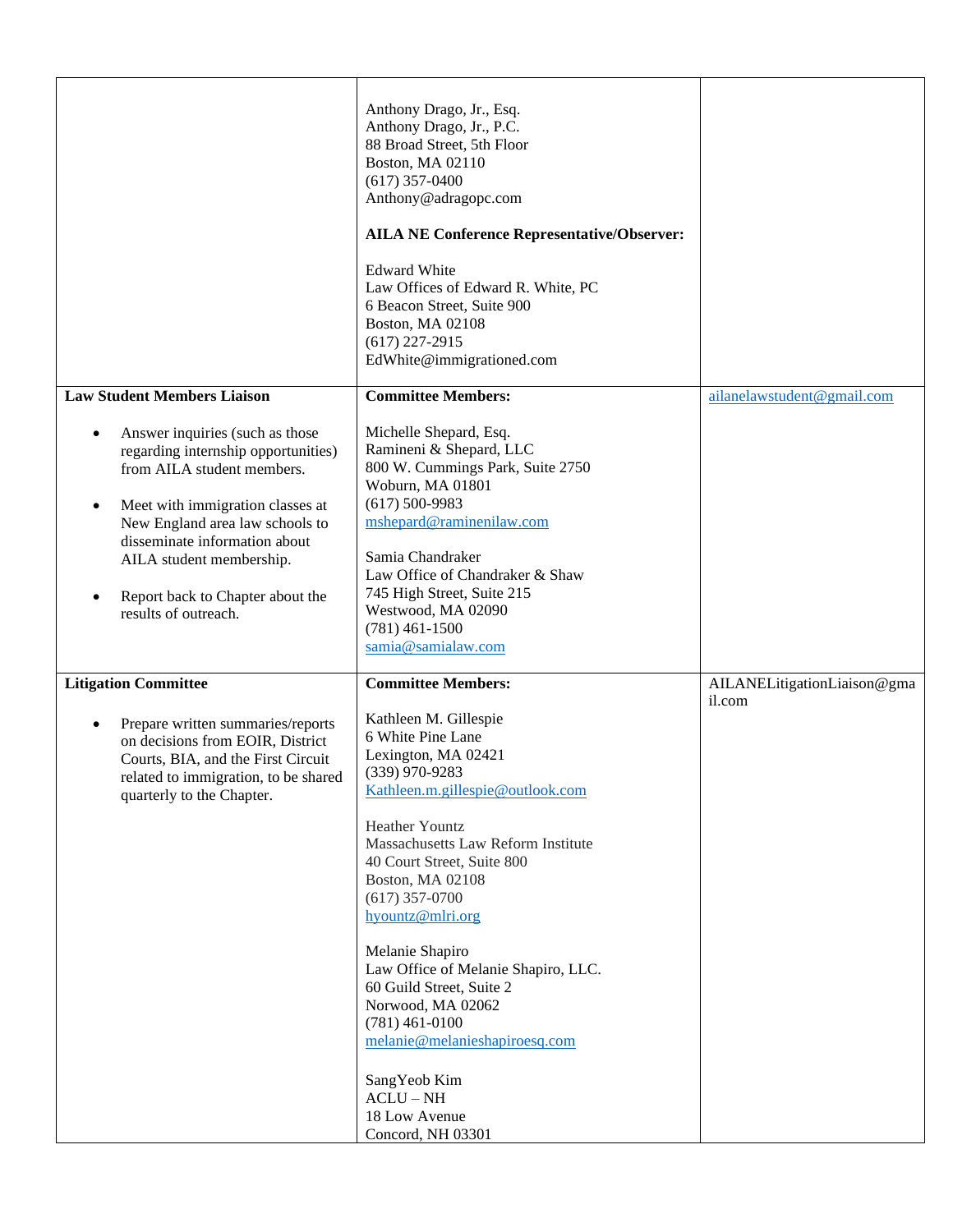|                                             | $(603)$ 225-3080                              |                       |
|---------------------------------------------|-----------------------------------------------|-----------------------|
|                                             | Sangyeob@aclu-nh.org                          |                       |
|                                             |                                               |                       |
|                                             | Stephanie Marzouk                             |                       |
|                                             | Marzouk Law LLC                               |                       |
|                                             | 31 Union Square                               |                       |
|                                             | Somerville, MA 02143                          |                       |
|                                             | $(617) 674 - 2112$                            |                       |
|                                             | sym@marzouklaw.com                            |                       |
|                                             | Laura Murray-Tjan                             |                       |
|                                             | <b>Fiap Immigration Experts</b>               |                       |
|                                             | 6 Beacon Street, Suite 900                    |                       |
|                                             | Boston, MA 02108                              |                       |
|                                             | $(617) 580 - 1717$                            |                       |
|                                             | Laura@fiapboston.com                          |                       |
|                                             | <b>Mark Stevens</b>                           |                       |
|                                             | Clark Hill                                    |                       |
|                                             | 1001 Pennsylvania Avenue NW, Suite 1300 South |                       |
|                                             | Washington, DC 20004                          |                       |
|                                             | $(202)$ 552-2358                              |                       |
|                                             | mstevens@clarkhill.com                        |                       |
| <b>Media and Public Relations Committee</b> | <b>Committee Members:</b>                     | MediaAILANE@gmail.com |
|                                             |                                               |                       |
| Work with the AILA<br>$\bullet$             | Anthony D. Pawelski                           |                       |
| Communications Department,                  | Partners Healthcare System                    |                       |
| AILA-NE committees, and                     | 399 Revolution Drive, Suite 270               |                       |
| members to carry out positive               | Somerville, MA 02145                          |                       |
| public and media relations at the           | $(857) 282 - 2422$                            |                       |
| local level.                                | APawelski@partners.org                        |                       |
|                                             |                                               |                       |
| <b>New Members Division</b>                 | <b>Committee Chair:</b>                       | ailanenmd@gmail.com   |
|                                             |                                               |                       |
| Arrange and coordinate substance            | Eliana Nader                                  |                       |
| and logistics of monthly New                | Eliana C. Nader, Esq.                         |                       |
| Members 4pm meetings, including             | Magaletta, McCarthy & Nader, PC               |                       |
| choosing speakers and topics, and           | 76 Canal Street, 2 <sup>nd</sup> Floor        |                       |
| tarting the Zoom meeting (when              | Boston, MA 02114                              |                       |
| virtual).                                   | $(617)$ 723-0011<br>enader@magaletta.com      |                       |
|                                             |                                               |                       |
|                                             |                                               |                       |
|                                             | <b>Committee Members:</b>                     |                       |
|                                             | Stephanie McComber                            |                       |
|                                             | Goss Associates, LLC                          |                       |
|                                             | 456 Hanover Street                            |                       |
|                                             | Boston, MA 02113                              |                       |
|                                             | $(617)$ 357-9300                              |                       |
|                                             | Stephanie@gossimmigration.com                 |                       |
|                                             | Anne Georges                                  |                       |
|                                             | <b>Greater Boston Legal Services</b>          |                       |
|                                             | 197 Friend Street                             |                       |
|                                             | Boston, MA 02114                              |                       |
|                                             | $(617) 603 - 1808$                            |                       |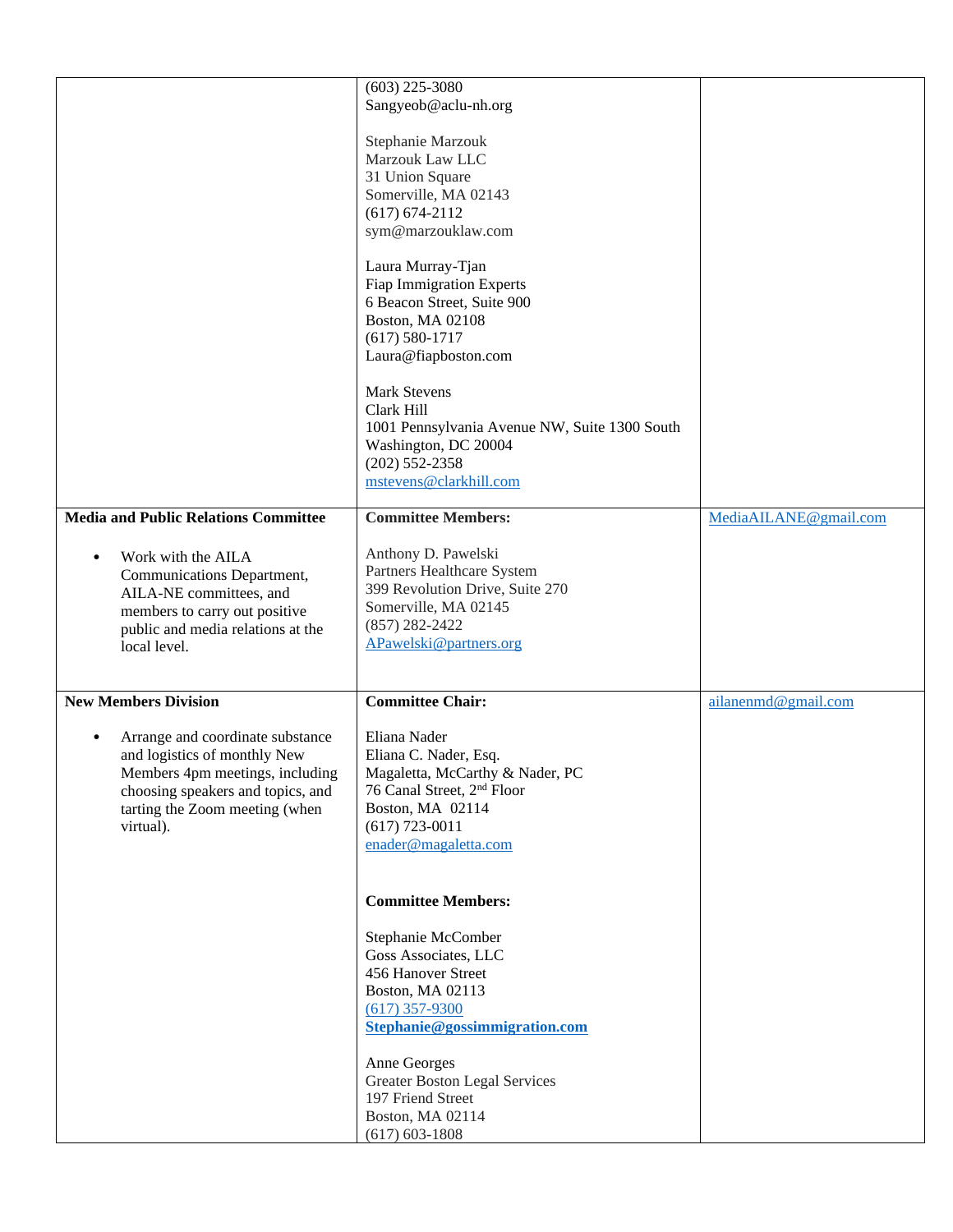| Office of the Chief Counsel (OCC)<br>Handle member problems as needed<br>$\bullet$<br>and continue to build/maintain the<br>chapter's relationship with OCC.  | AGeorges@gbls.org<br>Dhariana Rios<br><b>Ogletree Deakins</b><br>201 Washington Street, Suite 3500<br>Boston, MA 02108<br>$(857)$ 328-1018<br>Dhariana.rios@ogletreedeakins.com<br><b>Committee Chair:</b><br>Zoila M. Gomez<br>Gomez & Palumbo, LLC<br>84 East Haverhill Street<br>Lawrence, MA 01841<br>$(978) 683 - 1460$<br>zoila@gomezpalumbolaw.com                                                                                | <b>AILANEOCC@gmail.com</b>                                                                                    |
|---------------------------------------------------------------------------------------------------------------------------------------------------------------|------------------------------------------------------------------------------------------------------------------------------------------------------------------------------------------------------------------------------------------------------------------------------------------------------------------------------------------------------------------------------------------------------------------------------------------|---------------------------------------------------------------------------------------------------------------|
|                                                                                                                                                               | <b>Committee Member:</b><br>Shantanu Chatterjee<br>Law Office of Johanna M. Herrero, LLC<br>1 State Street, 2nd Floor<br><b>Boston, Massachusetts 02109</b><br>$(617)$ 720-5200<br>sc@jherrerolaw.com                                                                                                                                                                                                                                    |                                                                                                               |
| <b>Registry of Motor Vehicles</b><br>Respond to member inquiries<br>$\bullet$<br>concerning RMV issues and liaise<br>between AILA New England and<br>the RMV. | <b>Committee Chair:</b><br>Peter Rees<br>Rees Immigration, LLC<br>One Beacon Street, 15 <sup>th</sup> Floor<br>Boston, MA 02108<br>$(401)$ 216-5399<br>Pete@Reesimmigration.com                                                                                                                                                                                                                                                          | MA:<br>$\bullet$<br>marmy.aila@gmail.com<br>$R.I.$ :<br>$\bullet$<br>ridmy.aila@gmail.com<br>ME:<br>$\bullet$ |
|                                                                                                                                                               | <b>Massachusetts Committee Member:</b><br>Vivian N. Ruiz<br>Office of the General Counsel<br>Northeastern University<br>360 Huntington Avenue, 301CP<br>Boston, MA 02115<br>$(617)$ 373-2157<br>$(857)$ 286-3494<br>v.ruiz@northeastern.edu<br><b>Maine Committee Member:</b><br>Beth Stickney, Esq.<br>Maine Business Immigration Coalition<br>17 Lynden Street<br>Portland, Maine, 04103<br>$(207)$ 200-6725<br>bstickney@mainebic.org | mebmv.aila@gmail.com<br>NH:<br>$\bullet$<br>nhdmv.aila@gmail.com<br>VT:<br>$\bullet$<br>vtdmv.aila@gmail.com  |
|                                                                                                                                                               | <b>New Hampshire Committee Member:</b><br>Susan C. Ellison                                                                                                                                                                                                                                                                                                                                                                               |                                                                                                               |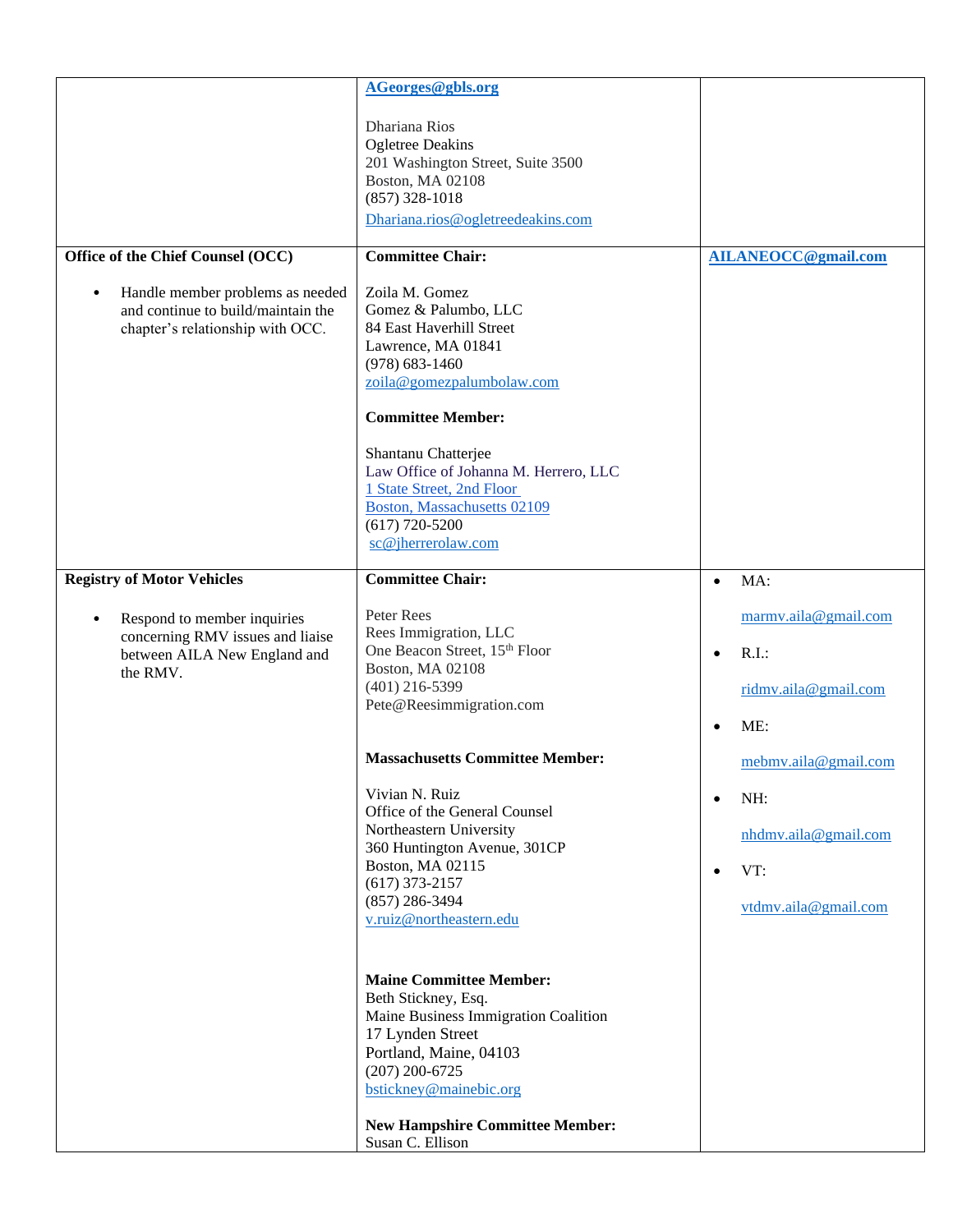| <b>Scholarship Committee</b>                                                                                                                                                                                                                            | Office of Visa and Immigration Services<br>Dartmouth College<br>63 South Main Street, Suite 303<br>Hanover, NH 03755<br>$(603) 646 - 3474$<br>Susan.C.Ellison@dartmouth.edu<br><b>Committee Member:</b>                                                                                                                                                                                                             | AILANEScholarship@gmail.co                                                                                     |
|---------------------------------------------------------------------------------------------------------------------------------------------------------------------------------------------------------------------------------------------------------|---------------------------------------------------------------------------------------------------------------------------------------------------------------------------------------------------------------------------------------------------------------------------------------------------------------------------------------------------------------------------------------------------------------------|----------------------------------------------------------------------------------------------------------------|
| Collect and review scholarship<br>$\bullet$<br>applications and make<br>recommendations regarding<br>scholarship recipients to the<br>Executive Board.                                                                                                  | Cynthia P. Cano-Dreyer<br><b>RSST Law Group</b><br>50 Congress Street, Suite 200<br>Boston, MA 02109<br>$(857)$ 268-4136<br>ccano-dreyer@rsstlawgroup.com                                                                                                                                                                                                                                                           | $\underline{m}$                                                                                                |
| <b>State Legislative Relations</b><br>Monitor immigration-related<br>$\bullet$<br>legislation and provide updates to<br>Media Liaisons and the Board.                                                                                                   | <b>Committee Chair:</b><br>Emily B. Leung<br>Justice Center of Southeast Massachusetts, LLC<br>62 Main Street, Suite 302<br>Brockton, MA 02301<br>$(508) 638 - 0153$<br>eleung@justicema.org<br><b>Committee Member:</b><br>Anthony D. Pawelski<br>Partners Healthcare System<br>399 Revolution Drive, Suite 270<br>Somerville, MA 02145<br>$(857)$ 282-2422<br>APawelski@partners.org                              | AILANEstatelegislative@gmail.<br>com                                                                           |
| <b>USCIS Massachusetts</b><br>Assist members with<br>$\bullet$<br>issues/problems in seeking USCIS<br>assistance at the Boston and<br>Lawrence Field Offices and<br>continue to build/maintain the<br>chapter's relationship with the field<br>offices. | <b>Committee Members:</b><br><b>USCIS Boston Committee Member:</b><br>Miki Matrician<br>WR Immigration<br>100 High Street, Suite 1300<br><b>Boston, MA 02110</b><br>$(617) 748 - 5187$<br>mmatrician@wolfsdorf.com<br><b>USCIS Lawrence Committee Member:</b><br>Anthony Drago, Jr., Esq.<br>Anthony Drago, Jr., P.C.<br>88 Broad Street, 5th Floor<br>Boston, MA 02110<br>$(617)$ 357-0400<br>Anthony@adragopc.com | USCISliaisonMA@gmail.com<br>USCISLiaisonBOS@gmail.com<br>USCISLiaisonLAWR@gmail.co<br>$\underline{\mathbf{m}}$ |
| <b>USCIS Rhode Island</b><br>Assist members with<br>$\bullet$<br>issues/problems in seeking USCIS<br>assistance at the Rhode Island Field<br>Office and continue to                                                                                     | <b>Committee Member:</b><br>Layne C. Savage-Hopkins,<br>Law Office of Layne C. Savage<br>128 Dorrance Street, 6th Floor<br>Providence, RI 02903                                                                                                                                                                                                                                                                     | USCISLiaisonRI@gmail.com                                                                                       |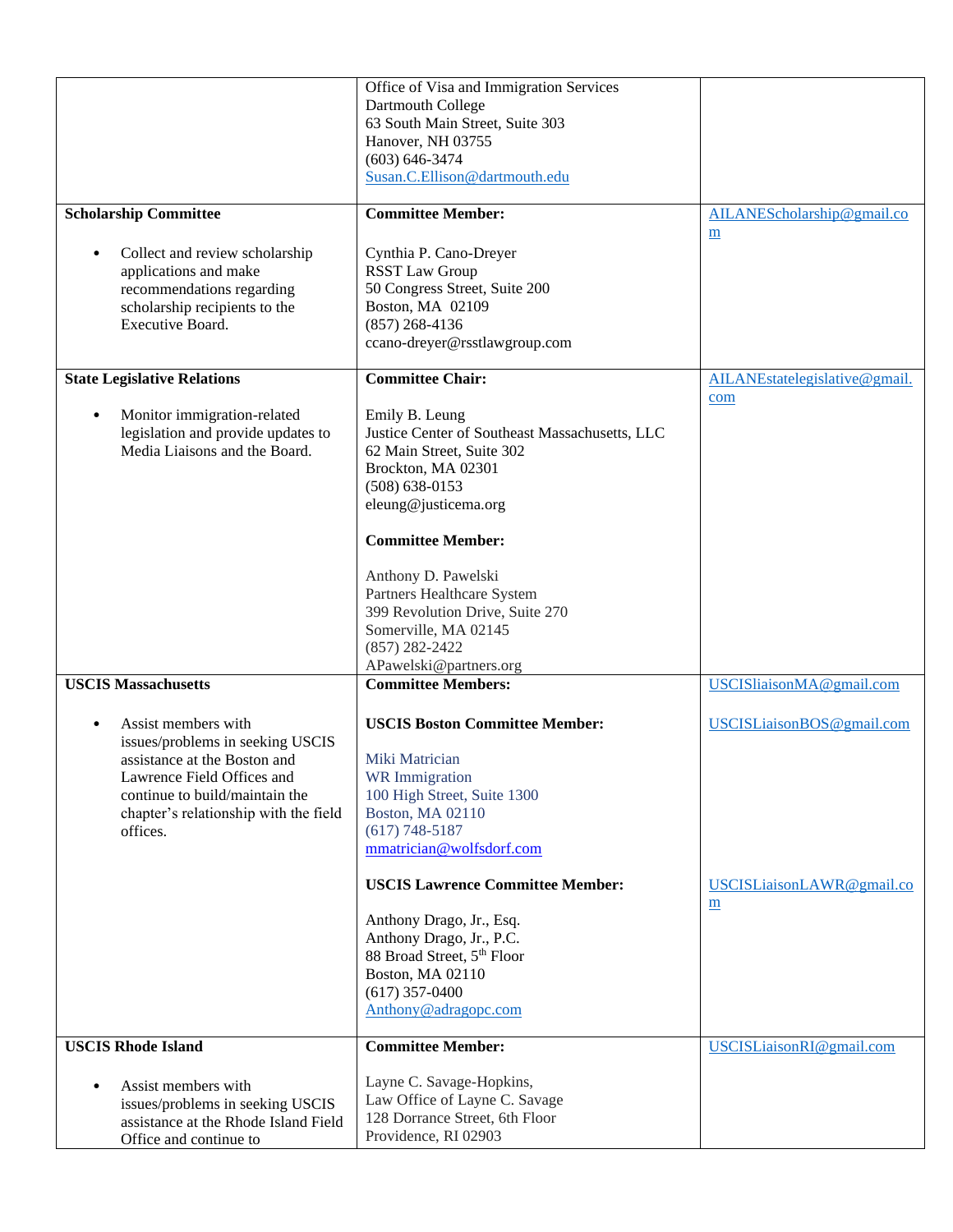| build/maintain the chapter's<br>relationship with the Office.                                                                                                                                            | $(401)$ 273-4990<br>attysavage@gmail.com                                                                                                                                                                                                                              |                             |
|----------------------------------------------------------------------------------------------------------------------------------------------------------------------------------------------------------|-----------------------------------------------------------------------------------------------------------------------------------------------------------------------------------------------------------------------------------------------------------------------|-----------------------------|
| <b>USCIS New Hampshire</b>                                                                                                                                                                               | <b>Committee Members:</b>                                                                                                                                                                                                                                             | USCISLiaisonNH@gmail.com    |
| Assist members with<br>$\bullet$<br>issues/problems in seeking USCIS<br>assistance at the New Hampshire<br>Field Office and continue to<br>build/maintain the chapter's<br>relationship with the Office. | Robert M. Walsh<br>Walsh & Associates<br>195 Elm Street<br>Manchester, NH 03101<br>$(603) 666-6664$<br>rwalshesq@aol.com<br>Estella Rendall<br>GoffWilson, P.A.<br>1000 Elm Street, 20th Floor<br>Manchester, NH 03101<br>$(603)$ 228-1277<br>erendall@goffwilson.com |                             |
| <b>USCIS Maine</b>                                                                                                                                                                                       | <b>Committee Members:</b>                                                                                                                                                                                                                                             | USCISLiaisonME@gmail.com    |
| Assist members with<br>$\bullet$<br>issues/problems in seeking USCIS<br>assistance at the Maine Field Office<br>and continue to build/maintain the<br>chapter's relationship with the<br>Office.         | Lisa Parisio<br>Immigrant Legal Advocacy Project<br>489 Congress Street, Third Floor<br>PO Box 17917<br>Portland, ME 04112<br>$(207) 780 - 1593$<br>lparisio@ilapmaine.org                                                                                            |                             |
| <b>USCIS Vermont</b>                                                                                                                                                                                     | <b>Committee Member:</b>                                                                                                                                                                                                                                              | USCISLiaisonVTfieldoffice@g |
| Assist members with<br>$\bullet$<br>issues/problems in seeking USCIS<br>assistance at the Vermont Field<br>Office and continue to<br>build/maintain the chapter's<br>relationship with the Office.       | <b>Sidney Collier</b><br>Law Office of Sidney Collier, PLC<br>27 Main Street, Suite 12<br>Montpelier, VT 05602<br>$(802)$ 522-9901<br>scollier@collierimmigration.com                                                                                                 | mail.com                    |
| <b>Web/Technology Liaison</b>                                                                                                                                                                            | <b>Committee Member:</b>                                                                                                                                                                                                                                              |                             |
| Monitor and administer AILA NE<br>$\bullet$<br>Facebook page and Provide user-<br>experience feedback and help make<br>improvements as needed.                                                           | Branden S. Ladebush<br>Gomez & Palumbo, LLC<br>84 East Haverhill Street<br>Lawrence, MA 01841<br>$(978) 683 - 1460$<br>Branden@gomezpalumbolaw.com                                                                                                                    |                             |
| <b>Social Security Administration</b>                                                                                                                                                                    | <b>Committee Members:</b>                                                                                                                                                                                                                                             | ssaliaisonailane@gmail.com  |
| Engage with the Social Security<br>$\bullet$<br>Administration to address issues<br>with the production and issuing of<br>social security cards and benefits.                                            | <b>Massachusetts Committee Member:</b><br>Mabel Covarrubias-Doucette<br><b>MCD</b> Immigration Law<br>PO Box 8277<br>Salem MA 01971                                                                                                                                   |                             |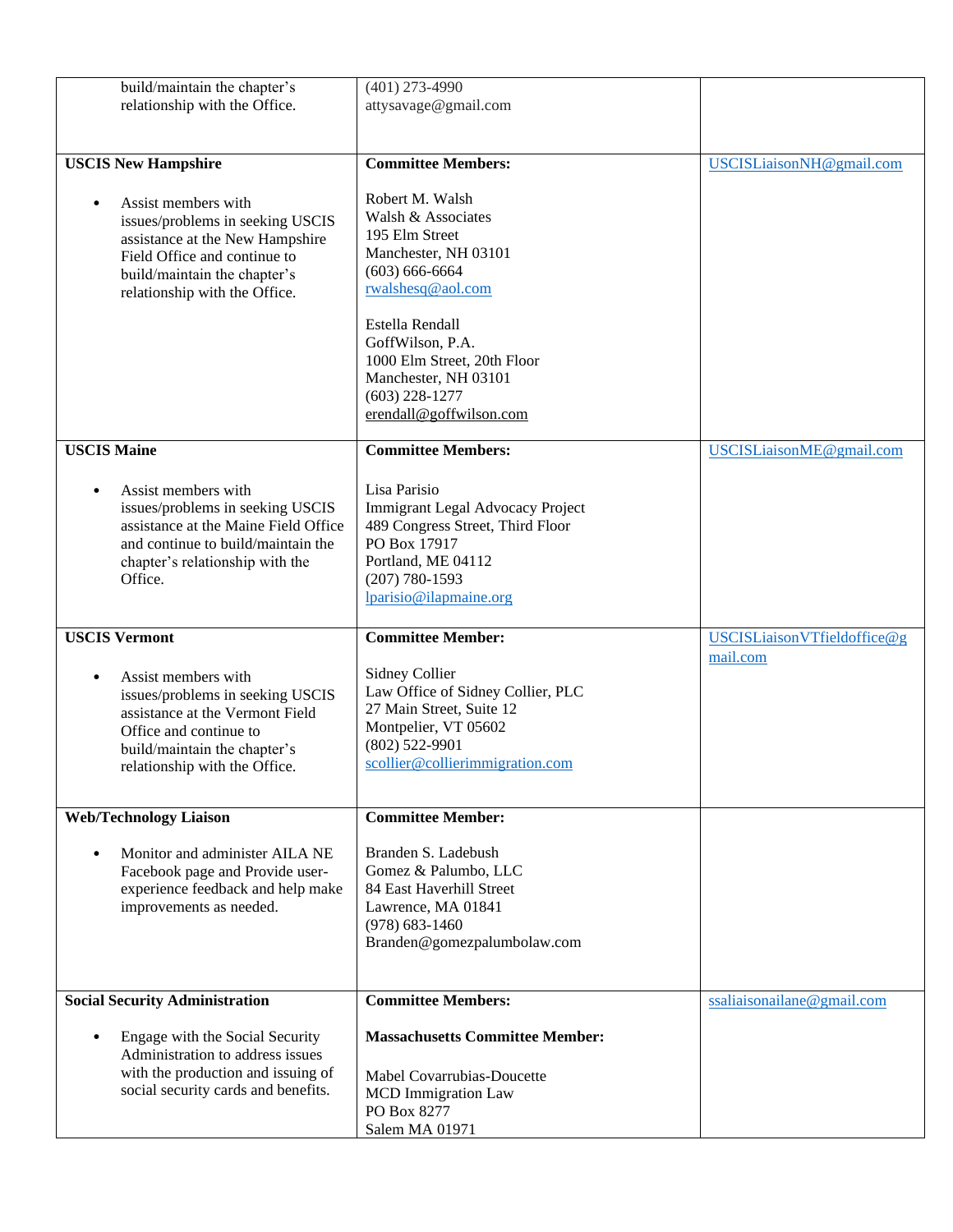| <b>Military Assistance Program (MAP)</b><br>Assist the national AILA MAP<br>$\bullet$                                                                                 | $(978) 594 - 6919$<br>mabel@salemimmigration.com<br><b>New Hampshire Committee Member:</b><br>Emily A. White<br>Orr & Reno<br>45 South Main Street, P.O. Box 3550<br>Concord, NH 03302<br>$(603)$ 224-2381<br>ewhite@orr-reno.com<br><b>Committee Member:</b><br><b>Margaret Holland-Sparages</b>                                | AILANEMAPS@gmail.com               |
|-----------------------------------------------------------------------------------------------------------------------------------------------------------------------|----------------------------------------------------------------------------------------------------------------------------------------------------------------------------------------------------------------------------------------------------------------------------------------------------------------------------------|------------------------------------|
| coordinator with case placement<br>and volunteer recruitment.                                                                                                         | <b>Brooks and DeRensis</b><br>111 Devonshire Street, Suite 800<br>Boston, MA 02109<br>$(857)$ 930-4065<br>mhsparages@bdboston.com                                                                                                                                                                                                |                                    |
| <b>Probate/Family Court Liaison</b><br>Serve as point of contact to AILA<br>$\bullet$<br>NE members who have questions on<br>how to navigate Probate/Family<br>Court. | <b>Committee Members:</b><br>Andreia Ribas Precoma<br>Precoma Law LLC<br>8 Draper Street<br>Natick, MA 01760<br>$(774)$ 994-4031<br>andreia@precomalaw.com<br>Karen B. Bobadilla<br>De Novo<br>47 Thorndike Street, Suite SB-LL-1<br>Cambridge, MA 02141<br>$(617) 661 - 1010$<br>KBobadilla@denovo.org                          | AILANEProbateLiaison@gmail.<br>com |
| <b>Criminal Court Liaisons</b><br>Serve as point of contact to AILA<br>٠<br>NE members who have questions on<br>how to navigate Criminal Courts.                      | <b>Committee Members:</b><br>Kristen Greenwood, Esq.<br>Law Offices of Kristen T. Greenwood<br>349 Old Plymouth Rd<br>Sagamore Beach, MA 02562<br>$(508)$ 299-3965<br>Kristen@attykg.com<br>Stephen Roth<br>Law Office of Stephen A Roth<br>PO Box 5397<br>Salisbury, MA 01952<br>$(978)$ 255-3157<br>contact@stephenrothlaw.com | AILANECrimCtLiaison@gmail.<br>com  |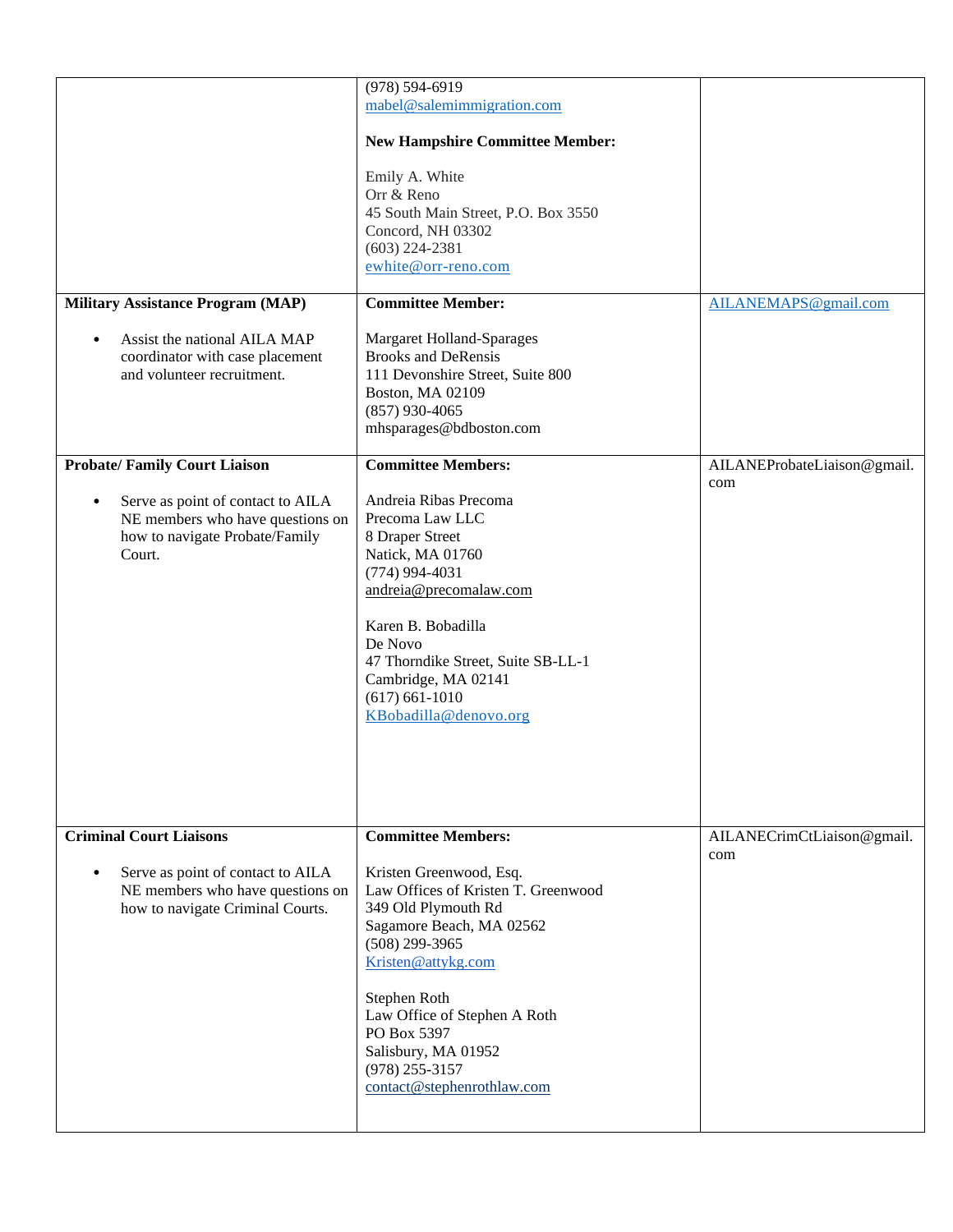| <b>Continuing Education Committee</b>                                                                                                   | <b>Committee Members:</b>                                                                                                                                                                                                                                                                                                                                                                                                                  | AILANEContEdLiaison@gmail.       |
|-----------------------------------------------------------------------------------------------------------------------------------------|--------------------------------------------------------------------------------------------------------------------------------------------------------------------------------------------------------------------------------------------------------------------------------------------------------------------------------------------------------------------------------------------------------------------------------------------|----------------------------------|
| Plan at least 1x/month brown bags<br>$\bullet$<br>for members on a variety of topics.                                                   | Zoila M. Gomez<br>Gomez & Palumbo, LLC<br>84 East Haverhill Street<br>Lawrence, MA 01841<br>$(978) 683 - 1460$<br>zoila@gomezpalumbolaw.com<br>Peter Rees<br>Rees Immigration, LLC<br>One Beacon Street, 15th Floor<br>Boston, MA 02108<br>$(401)$ 216-5399<br>Pete@Reesimmigration.com                                                                                                                                                    | com                              |
| <b>Health and Wellness</b>                                                                                                              | <b>Committee Member:</b>                                                                                                                                                                                                                                                                                                                                                                                                                   | AILANEWellnessLiaison@gmai       |
| Survey and be responsive to the<br>$\bullet$<br>wellness challenges of our<br>members.                                                  | Sarah Kommineni<br>Fragomen, Del Rey, Bernsen & Loewy<br>100 High Street, 3rd Floor<br>Boston, MA 02110<br>$(617) 574 - 0499$<br>skommineni@fragomen.com                                                                                                                                                                                                                                                                                   | 1.com                            |
| <b>Mentor Circle Liaison</b>                                                                                                            | <b>Committee Member:</b>                                                                                                                                                                                                                                                                                                                                                                                                                   | AILANEMentorCircle@gmail.c<br>om |
| Be the point person for new<br>$\bullet$<br>individuals interested in joining a<br>mentor circle and follow up on<br>circles as needed. | Alison Howard-Yilmaz, Esq.<br>Iandoli Desai & Cronin, P.C.<br>38 Third Avenue, Suite 100<br>Boston, MA 02129<br>$(617)$ 482-1010<br>alison@iandoli.com                                                                                                                                                                                                                                                                                     |                                  |
| <b>Conference Committee</b>                                                                                                             | <b>Committee Chair:</b>                                                                                                                                                                                                                                                                                                                                                                                                                    | AILANEConfCmte@gmail.com         |
| Plan and coordinate the Chapter's<br>٠<br>annual conference.                                                                            | <b>Edward White</b><br>Law Offices of Edward R. White, PC<br>6 Beacon Street, Suite 900<br>Boston, MA 02108<br>$(617)$ 227-2915<br>EdWhite@immigrationed.com<br><b>Committee Members:</b><br>Michelle Shepard, Esq.<br>Ramineni & Shepard, LLC<br>800 W. Cummings Park, Suite 2750<br>Woburn, MA 01801<br>$(617)$ 500-9983<br>mshepard@raminenilaw.com<br>Stephanie Bonilla<br><b>SB LAW</b><br>945 Concord Street<br>Framingham, MA 01701 |                                  |